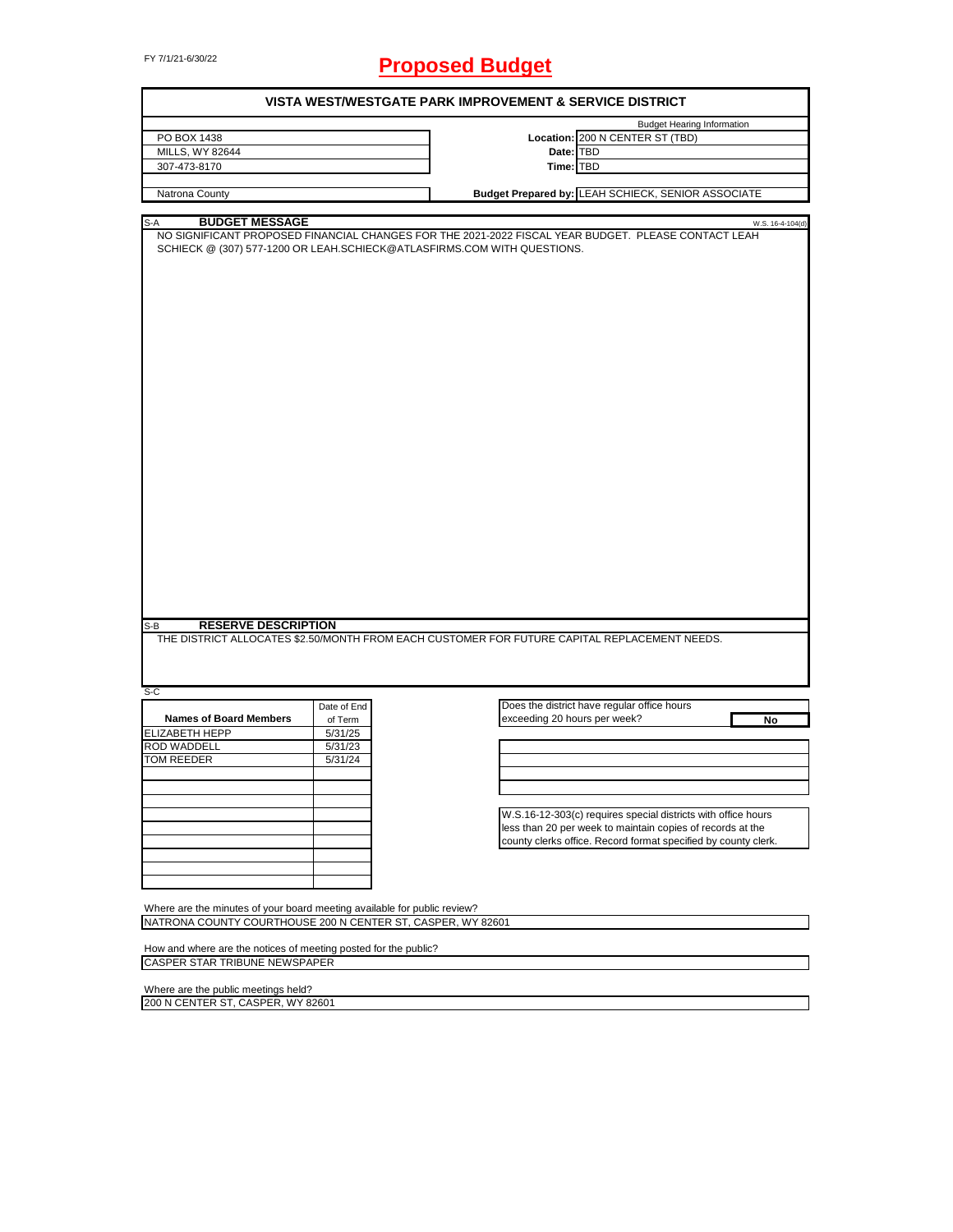#### **PROPOSED BUDGET SUMMARY**

| <b>OVERVIEW</b> |                                                             | 2019-2020<br>Actual | 2020-2021<br>Estimated | 2021-2022<br>Proposed | Pending<br>Approval |
|-----------------|-------------------------------------------------------------|---------------------|------------------------|-----------------------|---------------------|
|                 |                                                             |                     |                        |                       |                     |
| $S-1$           | <b>Total Budgeted Expenditures</b>                          | \$268,943           | \$167,143              | \$155,775             |                     |
| $S-2$           | <b>Total Principal to Pay on Debt</b>                       | \$0                 | \$0                    |                       |                     |
| $S-3$           | <b>Total Change to Restricted Funds</b>                     | \$7,080             | \$7,110                |                       |                     |
|                 |                                                             |                     |                        |                       |                     |
| $S-4$           | <b>Total General Fund and Forecasted Revenues Available</b> | \$514,571           | \$441,899              | \$437.700             |                     |
|                 |                                                             |                     |                        |                       |                     |
| $S-5$           | Amount requested from County Commissioners                  | \$84,317            | \$14,000               | \$14,000              |                     |
|                 |                                                             |                     |                        |                       |                     |
| $S-6$           | <b>Additional Funding Needed:</b>                           |                     |                        |                       |                     |

|        | <b>REVENUE SUMMARY</b>                       | 2019-2020                                               | 2020-2021 | 2021-2022 | Pending                                                                                                                                                                                                                          |
|--------|----------------------------------------------|---------------------------------------------------------|-----------|-----------|----------------------------------------------------------------------------------------------------------------------------------------------------------------------------------------------------------------------------------|
|        | Actual                                       |                                                         | Estimated | Proposed  | Approval                                                                                                                                                                                                                         |
|        |                                              |                                                         |           |           |                                                                                                                                                                                                                                  |
| $S-7$  | <b>Operating Revenues</b>                    | \$159,543                                               | \$160,247 | \$160,000 | <u> Hilling San Sa</u>                                                                                                                                                                                                           |
| $S-8$  | Tax levy (From the County Treasurer)         | \$84,317                                                | \$14,000  | \$14,000  | an dhe an an Aonaichte an Dùbhlachas an Dùbhlachas an Dùbhlachas an Dùbhlachas an Dùbhlachas an Dùbhlachas an                                                                                                                    |
| $S-9$  | <b>Government Support</b>                    | \$0                                                     | \$0       | \$0       |                                                                                                                                                                                                                                  |
| $S-10$ | <b>Grants</b>                                | \$0                                                     | \$0       | \$0       |                                                                                                                                                                                                                                  |
| $S-11$ | Other County Support (Not from Co. Treas.)   | \$0                                                     | \$0       | \$0       |                                                                                                                                                                                                                                  |
| $S-12$ | <b>Miscellaneous</b>                         | \$3.083                                                 | \$25      | \$25      | en de la familie de la familie de la familie de la familie de la familie de la familie de la familie de la fam<br>Constituit de la familie de la familie de la familie de la familie de la familie de la familie de la familie d |
| $S-13$ | <b>Other Forecasted Revenue</b>              | \$0                                                     | \$0       | \$0       | en<br>Vidu                                                                                                                                                                                                                       |
|        |                                              |                                                         |           |           | <u>tilik ka</u>                                                                                                                                                                                                                  |
| $S-14$ | <b>Total Revenue</b>                         | \$246,944                                               | \$174,272 | \$174,025 |                                                                                                                                                                                                                                  |
|        | FY 7/1/21-6/30/22                            | VISTA WEST/WESTGATE PARK IMPROVEMENT & SERVICE DISTRICT |           |           |                                                                                                                                                                                                                                  |
|        | <b>EXPENDITURE SUMMARY</b>                   | 2019-2020                                               | 2020-2021 | 2021-2022 | Pending                                                                                                                                                                                                                          |
|        |                                              | Actual                                                  | Estimated | Proposed  | Approval                                                                                                                                                                                                                         |
| $S-15$ | <b>Capital Outlay</b>                        | \$47,015                                                | \$0       | \$0       | en de la familie de la familie de la familie de la familie de la familie de la familie de la familie de la fam<br>Estat de la familie de la familie de la familie de la familie de la familie de la familie de la familie de la  |
|        |                                              |                                                         | \$0       | \$0       | en de la filosofia<br>Album                                                                                                                                                                                                      |
| $S-16$ | <b>Interest and Fees On Debt</b>             | \$0                                                     |           |           |                                                                                                                                                                                                                                  |
| $S-17$ | <b>Administration</b>                        | \$21,218                                                | \$12,790  | \$13,175  | <u> Martin Ba</u>                                                                                                                                                                                                                |
| $S-18$ | <b>Operations</b>                            | \$200,609                                               | \$154,253 | \$142,500 | <u> Kalendari Se</u>                                                                                                                                                                                                             |
| $S-19$ | <b>Indirect Costs</b>                        | \$100                                                   | \$100     | \$100     | <u> Millett</u>                                                                                                                                                                                                                  |
| S-20R  | <b>Expenditures paid by Reserves</b>         | \$0                                                     | \$0       | \$0       | ni dhe                                                                                                                                                                                                                           |
| $S-20$ | <b>Total Expenditures</b>                    | \$268,943                                               | \$167,143 | \$155,775 | <u>Maritim Sa</u>                                                                                                                                                                                                                |
|        |                                              |                                                         |           |           |                                                                                                                                                                                                                                  |
|        | <b>DEBT SUMMARY</b>                          | 2019-2020                                               | 2020-2021 | 2021-2022 | Pending                                                                                                                                                                                                                          |
|        |                                              | Actual                                                  | Estimated | Proposed  | Approval                                                                                                                                                                                                                         |
| $S-21$ | <b>Principal Paid on Debt</b>                | \$0                                                     | \$0       | \$0       | <u>Mille</u>                                                                                                                                                                                                                     |
|        |                                              |                                                         |           |           |                                                                                                                                                                                                                                  |
|        | <b>CASH AND INVESTMENTS</b>                  | 2019-2020                                               | 2020-2021 | 2021-2022 | Pending                                                                                                                                                                                                                          |
|        |                                              | Actual                                                  | Estimated | Proposed  | Approval                                                                                                                                                                                                                         |
|        |                                              |                                                         |           |           |                                                                                                                                                                                                                                  |
| $S-22$ | <b>TOTAL GENERAL FUNDS</b>                   | \$267,627                                               | \$267,627 | \$263,675 | <u>tik kalendari sebagai per</u>                                                                                                                                                                                                 |
|        |                                              |                                                         |           |           |                                                                                                                                                                                                                                  |
|        | <b>Summary of Reserve Funds</b>              |                                                         |           |           |                                                                                                                                                                                                                                  |
| $S-23$ | <b>Beginning Balance in Reserve Accounts</b> |                                                         |           |           |                                                                                                                                                                                                                                  |
| $S-24$ | a. Sinking and Debt Service Funds            | \$0                                                     | \$0       | \$0       | an dhe                                                                                                                                                                                                                           |
| $S-25$ | b. Reserves                                  | \$69,470                                                | \$76,550  | \$83,660  | <u> Kiliko S</u>                                                                                                                                                                                                                 |
| $S-26$ | c. Bond Funds                                | \$250.000                                               | \$250,000 | \$250,000 | <u> Marko (</u>                                                                                                                                                                                                                  |
|        | Total Reserves (a+b+c)                       | \$319,470                                               | \$326,550 | \$333,660 |                                                                                                                                                                                                                                  |
| $S-27$ | Amount to be added                           |                                                         |           |           |                                                                                                                                                                                                                                  |
| $S-28$ | a. Sinking and Debt Service Funds            | \$0                                                     | \$0       | \$0       | en de la familie de la familie de la familie de la familie de la familie de la familie de la familie de la fam<br>Concelho de la familie de la familie de la familie de la familie de la familie de la familie de la familie de  |
| $S-29$ | b. Reserves                                  | \$7,080                                                 | \$7,110   | \$0       | e de la composición de la composición de la composición de la composición de la composición de la composición<br>Composición de la composición de la composición de la composición de la composición de la composición de la co  |
| $S-30$ | c. Bond Funds                                | \$0                                                     | \$0       | \$0       |                                                                                                                                                                                                                                  |
|        | Total to be added (a+b+c)                    | \$7.080                                                 | \$7,110   | \$0       | en de la filòlogía<br>Alba                                                                                                                                                                                                       |
|        |                                              |                                                         |           |           |                                                                                                                                                                                                                                  |

S-31 **Subtotal** \$326,550 \$333,660 \$333,660 S-32 **Less Total to be spent** \$0 \$0 \$0 \$0

**S-33 TOTAL RESERVES AT END OF FISCAL YEAR 1988 1206,550** \$333,660 \$333,660 \$333,660 \$333,660 \$333,660 \$333,660 \$333,660 \$333,660 \$ *End of Summary*

*Budget Officer / District Official (if not same as "Submitted by")*

Date adopted by Special District

MILLS, WY 82644 **DISTRICT ADDRESS:** PO BOX 1438 **PREPARED BY:** LEAH SCHIECK, SENIOR ASSO

**DISTRICT PHONE:** 307-473-8170

1/23/19 *Form approved by Wyoming Department of Audit, Public Funds Division Prepared in compliance with the Uniform Municipal Fiscal Procedures Act (W.S. 16-4-101 through 124) as it applies.*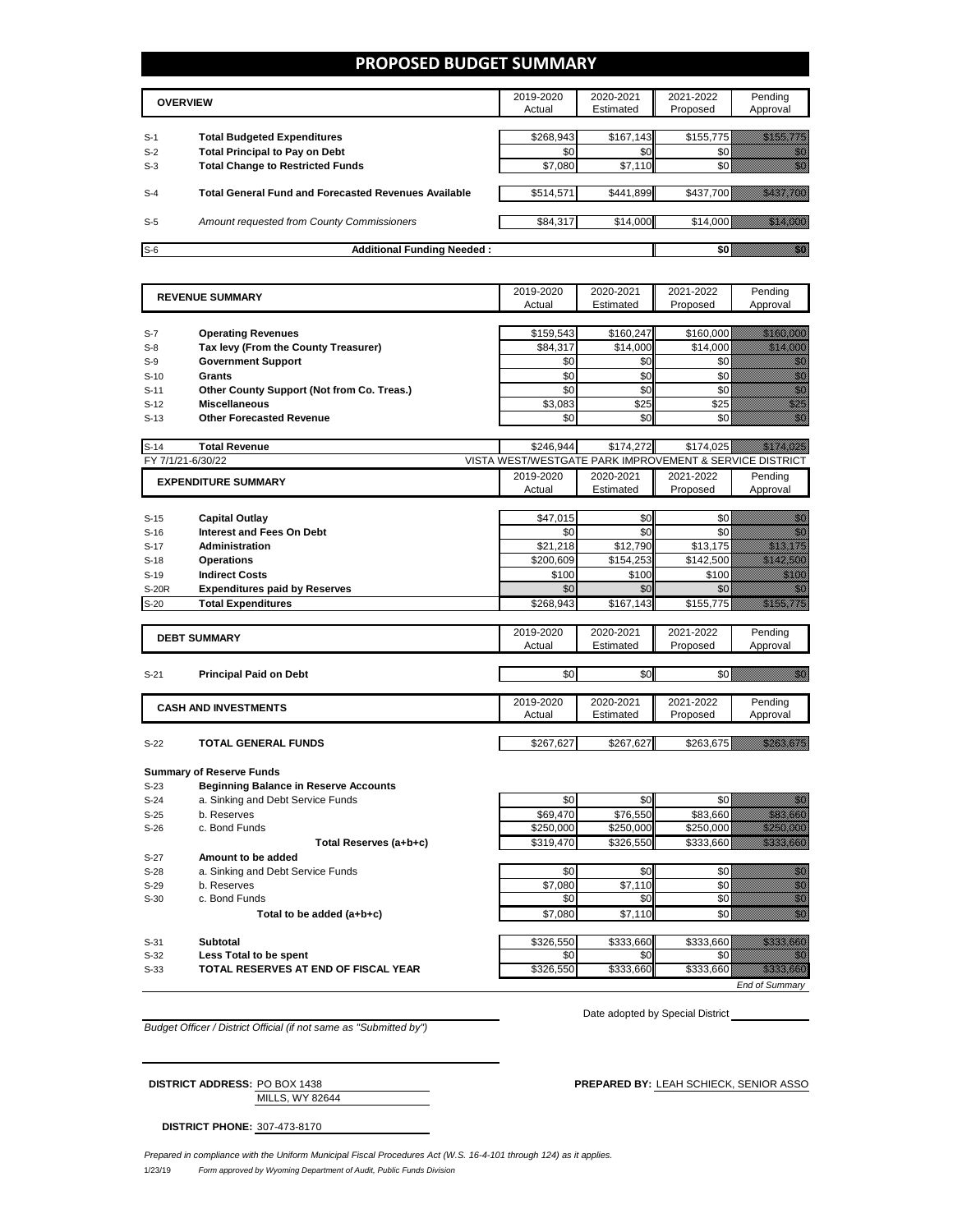VISTA WEST/WESTGATE PARK IMPROVEMENT & SERVICE DISTRICT DISTRICT DISTRICT ON  $\mathbb{R}^n$ 

**NAME OF DISTRICT/BOARD**

**FYE** 6/30/2022

|                    | PROPERTY TAXES AND ASSESSMENTS                                                         |                                 |                     |                        |                       |                                                                                                                                                                                                                                  |
|--------------------|----------------------------------------------------------------------------------------|---------------------------------|---------------------|------------------------|-----------------------|----------------------------------------------------------------------------------------------------------------------------------------------------------------------------------------------------------------------------------|
|                    |                                                                                        |                                 |                     |                        |                       |                                                                                                                                                                                                                                  |
|                    |                                                                                        | <b>DOA Chart</b><br>of Accounts | 2019-2020<br>Actual | 2020-2021<br>Estimated | 2021-2022<br>Proposed | Pending<br>Approval                                                                                                                                                                                                              |
| $R-1$<br>$R-1.1$   | <b>Property Taxes and Assessments Received</b><br>Tax Levy (From the County Treasurer) | 4001                            | \$84,317            | \$14,000               | \$14,000              | <u> Martin Sara</u>                                                                                                                                                                                                              |
| $R-1.2$            | Other County Support (see note on the right)                                           | 4005                            |                     |                        |                       |                                                                                                                                                                                                                                  |
|                    |                                                                                        |                                 |                     |                        |                       |                                                                                                                                                                                                                                  |
|                    | <b>FORECASTED REVENUE</b>                                                              |                                 |                     |                        |                       |                                                                                                                                                                                                                                  |
|                    |                                                                                        |                                 |                     |                        |                       |                                                                                                                                                                                                                                  |
|                    |                                                                                        | <b>DOA Chart</b>                | 2019-2020<br>Actual | 2020-2021<br>Estimated | 2021-2022<br>Proposed | Pending<br>Approval                                                                                                                                                                                                              |
|                    |                                                                                        | of Accounts                     |                     |                        |                       |                                                                                                                                                                                                                                  |
| $R-2$              | <b>Revenues from Other Governments</b>                                                 |                                 |                     |                        |                       |                                                                                                                                                                                                                                  |
| $R - 2.1$          | State Aid                                                                              | 4211                            |                     |                        |                       |                                                                                                                                                                                                                                  |
|                    | R-2.2 Additional County Aid (non-treasurer)                                            | 4237                            |                     |                        |                       |                                                                                                                                                                                                                                  |
|                    | R-2.3 City (or Town) Aid                                                               | 4237                            |                     |                        |                       |                                                                                                                                                                                                                                  |
| $R-2.4$            | Other (Specify)                                                                        | 4237                            |                     |                        |                       |                                                                                                                                                                                                                                  |
| $R-2.5$            | <b>Total Government Support</b>                                                        |                                 | \$0                 | \$0                    | \$0                   | e di Sala                                                                                                                                                                                                                        |
| $R-3$              | <b>Operating Revenues</b>                                                              |                                 |                     |                        |                       |                                                                                                                                                                                                                                  |
| $R - 3.1$          | <b>Customer Charges</b>                                                                | 4300                            | \$159,543           | \$160,247              | \$160,000             | <u>Marakatif</u>                                                                                                                                                                                                                 |
|                    | R-3.2 Sales of Goods or Services                                                       | 4300                            |                     |                        |                       |                                                                                                                                                                                                                                  |
|                    | R-3.3 Other Assessments                                                                | 4503                            |                     |                        |                       |                                                                                                                                                                                                                                  |
| $R - 3.4$          | <b>Total Operating Revenues</b>                                                        |                                 | \$159,543           | \$160,247              | \$160,000             | <u>e komunisti po</u>                                                                                                                                                                                                            |
| $R-4$              | Grants                                                                                 |                                 |                     |                        |                       |                                                                                                                                                                                                                                  |
| $R - 4.1$          | <b>Direct Federal Grants</b>                                                           | 4201                            |                     |                        |                       |                                                                                                                                                                                                                                  |
|                    | R-4.2 Federal Grants thru State Agencies                                               | 4201<br>4211                    |                     |                        |                       |                                                                                                                                                                                                                                  |
|                    | R-4.3 Grants from State Agencies<br><b>Total Grants</b>                                |                                 |                     |                        |                       |                                                                                                                                                                                                                                  |
| $R - 4.4$          | <b>Miscellaneous Revenue</b>                                                           |                                 | \$0                 | \$0                    | \$0                   | en de la familie de la familie de la familie de la familie de la familie de la familie de la familie de la fam<br>Constituit de la familie de la familie de la familie de la familie de la familie de la familie de la familie d |
| $R-5$<br>$R - 5.1$ | Interest                                                                               | 4501                            | \$3,083             | \$25                   | \$25                  | en de la familie de la familie de la familie de la familie de la familie de la familie de la familie de la fam<br>Establecidades de la familie de la familie de la familie de la familie de la familie de la familie de la famil |
| $R-5.2$            | Other: Specify                                                                         | 4500                            |                     |                        |                       |                                                                                                                                                                                                                                  |
| $R-5.3$            | Other: Additional                                                                      |                                 |                     |                        |                       |                                                                                                                                                                                                                                  |
| $R - 5.4$          | <b>Total Miscellaneous</b>                                                             |                                 | \$3,083             | \$25                   | \$25                  | <b>Maritim</b>                                                                                                                                                                                                                   |
| $R - 5.5$          | <b>Total Forecasted Revenue</b>                                                        |                                 | \$162.627           | \$160.272              | \$160.025             | <u>The Company of the Company of the Company of the Company of the Company of the Company of the Company of the </u>                                                                                                             |
|                    |                                                                                        |                                 |                     |                        |                       |                                                                                                                                                                                                                                  |
| $R-6$              | <b>Other Forecasted Revenue</b>                                                        |                                 |                     |                        |                       |                                                                                                                                                                                                                                  |
| $R - 6.1$          | a. Other past due as estimated by Co. Treas.                                           | 4004                            |                     |                        |                       |                                                                                                                                                                                                                                  |
| $R-6.2$            | b. Other forecasted revenue (specify):                                                 |                                 |                     |                        |                       |                                                                                                                                                                                                                                  |
| $R-6.3$            |                                                                                        | 4500                            |                     |                        |                       |                                                                                                                                                                                                                                  |
| $R-6.4$            |                                                                                        | 4500                            |                     |                        |                       |                                                                                                                                                                                                                                  |
| $R-6.5$            |                                                                                        |                                 |                     |                        |                       |                                                                                                                                                                                                                                  |
| $R-6.6$            | Total Other Forecasted Revenue (a+b)                                                   |                                 | \$0                 | \$0                    | \$0                   | en de la familie de la familie de la familie de la familie de la familie de la familie de la familie de la fa<br>Constitution de la familie de la familie de la familie de la familie de la familie de la familie de la familie  |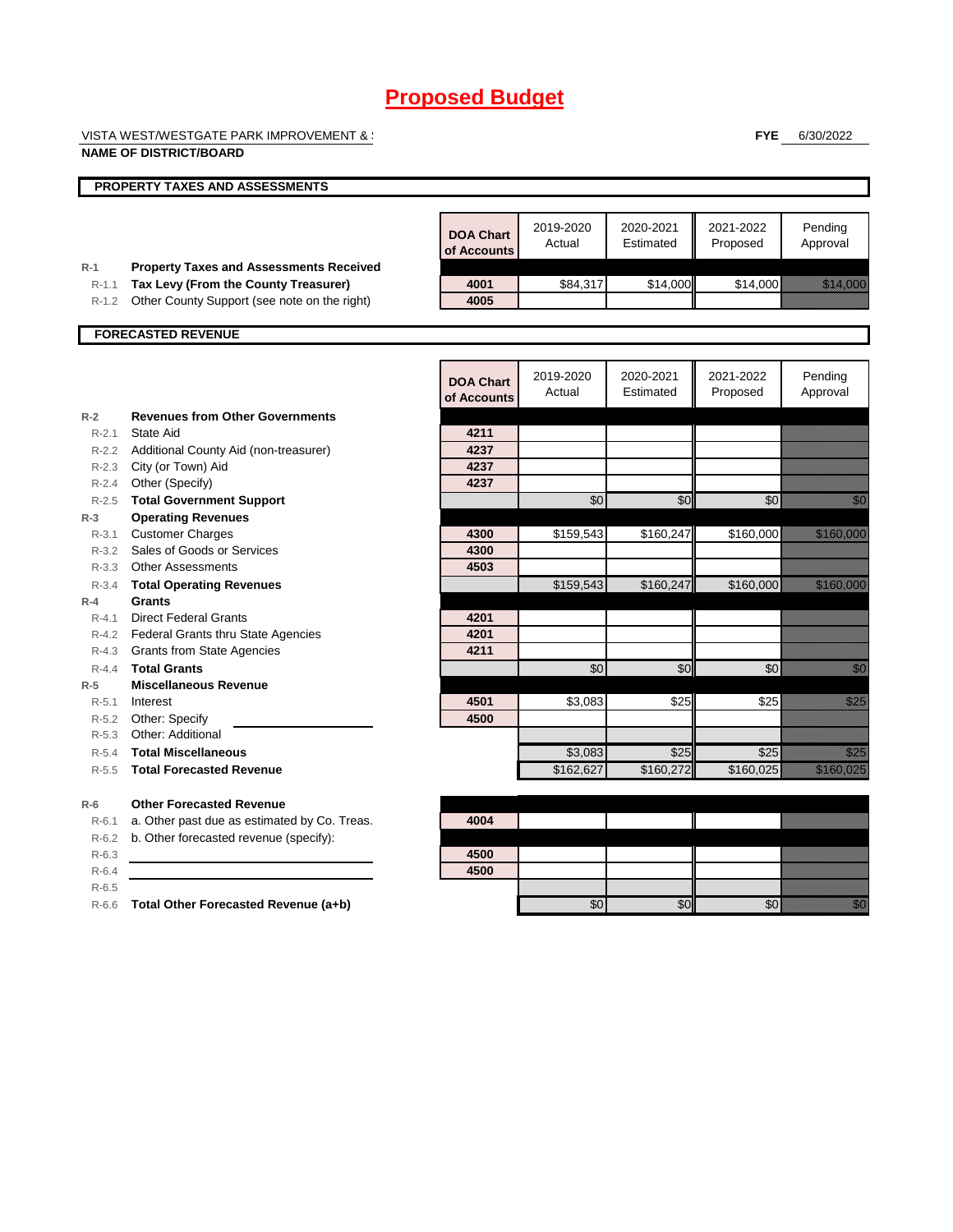#### **NAME OF DISTRICT/BOARD**

#### **CAPITAL OUTLAY BUDGET**

|           |                             | <b>ULACCOUNTS</b> |          |
|-----------|-----------------------------|-------------------|----------|
| $E-1$     | <b>Capital Outlay</b>       |                   |          |
| $E - 1.1$ | <b>Real Property</b>        | 6201              |          |
| $E - 1.2$ | Vehicles                    | 6210              |          |
| $E-1.3$   | <b>Office Equipment</b>     | 6211              |          |
| $E - 1.4$ | Other (Specify)             |                   |          |
| $E - 1.5$ | <b>Grinder Pumps</b>        | 6200              | \$47,015 |
| $E - 1.6$ |                             | 6200              |          |
| $E - 1.7$ |                             |                   |          |
| $E-1.8$   | <b>TOTAL CAPITAL OUTLAY</b> |                   | \$47.015 |

|           |                             | <b>DOA Chart</b><br>of Accounts | 2019-2020<br>Actual | 2020-2021<br>Estimated | 2021-2022<br>Proposed | Pending<br>Approval                                                                                                                                                                                                             |
|-----------|-----------------------------|---------------------------------|---------------------|------------------------|-----------------------|---------------------------------------------------------------------------------------------------------------------------------------------------------------------------------------------------------------------------------|
|           | <b>Capital Outlay</b>       |                                 |                     |                        |                       |                                                                                                                                                                                                                                 |
| $E - 1.1$ | <b>Real Property</b>        | 6201                            |                     |                        |                       |                                                                                                                                                                                                                                 |
| $E - 1.2$ | Vehicles                    | 6210                            |                     |                        |                       |                                                                                                                                                                                                                                 |
| $E-1.3$   | Office Equipment            | 6211                            |                     |                        |                       |                                                                                                                                                                                                                                 |
| $E-1.4$   | Other (Specify)             |                                 |                     |                        |                       |                                                                                                                                                                                                                                 |
| $E-1.5$   | <b>Grinder Pumps</b>        | 6200                            | \$47,015            |                        |                       |                                                                                                                                                                                                                                 |
| $E - 1.6$ |                             | 6200                            |                     |                        |                       |                                                                                                                                                                                                                                 |
| $E - 1.7$ |                             |                                 |                     |                        |                       |                                                                                                                                                                                                                                 |
| $E-1.8$   | <b>TOTAL CAPITAL OUTLAY</b> |                                 | \$47,015            | \$0                    | \$0                   | en de la familie de la familie de la familie de la familie de la familie de la familie de la familie de la fa<br>Constitution de la familie de la familie de la familie de la familie de la familie de la familie de la familie |

#### **ADMINISTRATION BUDGET**

|           |                                      | <b>DOA Chart</b><br>of Accounts | 2019-2020<br>Actual | 2020-2021<br>Estimated | 2021-2022<br>Proposed | Pending<br>Approval                                                                                                                                                                                                             |
|-----------|--------------------------------------|---------------------------------|---------------------|------------------------|-----------------------|---------------------------------------------------------------------------------------------------------------------------------------------------------------------------------------------------------------------------------|
| $E-2$     | <b>Personnel Services</b>            |                                 |                     |                        |                       |                                                                                                                                                                                                                                 |
| $E - 2.1$ | Administrator                        | 7002                            |                     |                        |                       |                                                                                                                                                                                                                                 |
| $E - 2.2$ | Secretary                            | 7003                            |                     |                        |                       |                                                                                                                                                                                                                                 |
| $E - 2.3$ | Clerical                             | 7004                            |                     |                        |                       |                                                                                                                                                                                                                                 |
| $E - 2.4$ | Other (Specify)                      |                                 |                     |                        |                       |                                                                                                                                                                                                                                 |
| $E-2.5$   |                                      | 7005                            |                     |                        |                       |                                                                                                                                                                                                                                 |
| $E-2.6$   |                                      | 7005                            |                     |                        |                       |                                                                                                                                                                                                                                 |
| $E - 2.7$ |                                      |                                 |                     |                        |                       |                                                                                                                                                                                                                                 |
| $E-3$     | <b>Board Expenses</b>                |                                 |                     |                        |                       |                                                                                                                                                                                                                                 |
| $E - 3.1$ | Travel                               | 7011                            |                     |                        |                       |                                                                                                                                                                                                                                 |
| $E - 3.2$ | Mileage                              | 7012                            |                     |                        |                       |                                                                                                                                                                                                                                 |
| $E - 3.3$ | Other (Specify)                      |                                 |                     |                        |                       |                                                                                                                                                                                                                                 |
| $E - 3.4$ |                                      | 7013                            |                     |                        |                       |                                                                                                                                                                                                                                 |
| $E - 3.5$ |                                      | 7013                            |                     |                        |                       |                                                                                                                                                                                                                                 |
| $E - 3.6$ |                                      |                                 |                     |                        |                       |                                                                                                                                                                                                                                 |
| $E-4$     | <b>Contractual Services</b>          |                                 |                     |                        |                       |                                                                                                                                                                                                                                 |
| $E - 4.1$ | Legal                                | 7021                            |                     |                        |                       |                                                                                                                                                                                                                                 |
| $E - 4.2$ | Accounting/Auditing                  | 7022                            | \$14,301            | \$8,100                | \$8,400               | <u>tik alaman da</u>                                                                                                                                                                                                            |
| $E - 4.3$ | Other (Specify)                      |                                 |                     |                        |                       |                                                                                                                                                                                                                                 |
| $E-4.4$   | Civil Engineering                    | 7023                            | \$2,494             | \$210                  |                       |                                                                                                                                                                                                                                 |
| $E - 4.5$ |                                      | 7023                            |                     |                        |                       |                                                                                                                                                                                                                                 |
| $E - 4.6$ |                                      |                                 |                     |                        |                       |                                                                                                                                                                                                                                 |
| $E-5$     | <b>Other Administrative Expenses</b> |                                 |                     |                        |                       |                                                                                                                                                                                                                                 |
| $E - 5.1$ | <b>Office Supplies</b>               | 7031                            | \$4,272             | \$4,204                | \$4,500               | <u>ti ka</u>                                                                                                                                                                                                                    |
| $E - 5.2$ | Office equipment, rent & repair      | 7032                            |                     |                        |                       |                                                                                                                                                                                                                                 |
| $E - 5.3$ | Education                            | 7033                            |                     |                        |                       |                                                                                                                                                                                                                                 |
| $E - 5.4$ | Registrations                        | 7034                            |                     |                        |                       |                                                                                                                                                                                                                                 |
| $E-5.5$   | Other (Specify)                      |                                 |                     |                        |                       |                                                                                                                                                                                                                                 |
| $E-5.6$   | Advertising                          | 7035                            | \$151               | \$276                  | \$275                 | <u>i karatif</u>                                                                                                                                                                                                                |
| $E - 5.7$ |                                      | 7035                            |                     |                        |                       |                                                                                                                                                                                                                                 |
| $E - 5.8$ |                                      |                                 |                     |                        |                       |                                                                                                                                                                                                                                 |
| $E-6$     | <b>TOTAL ADMINISTRATION</b>          |                                 | \$21,218            | \$12,790               | \$13,175              | a katalunggal katalunggal katalunggal katalunggal katalunggal katalunggal katalunggal katalunggal katalunggal<br>Katalunggal katalunggal katalunggal katalunggal katalunggal katalunggal katalunggal katalunggal katalunggal ka |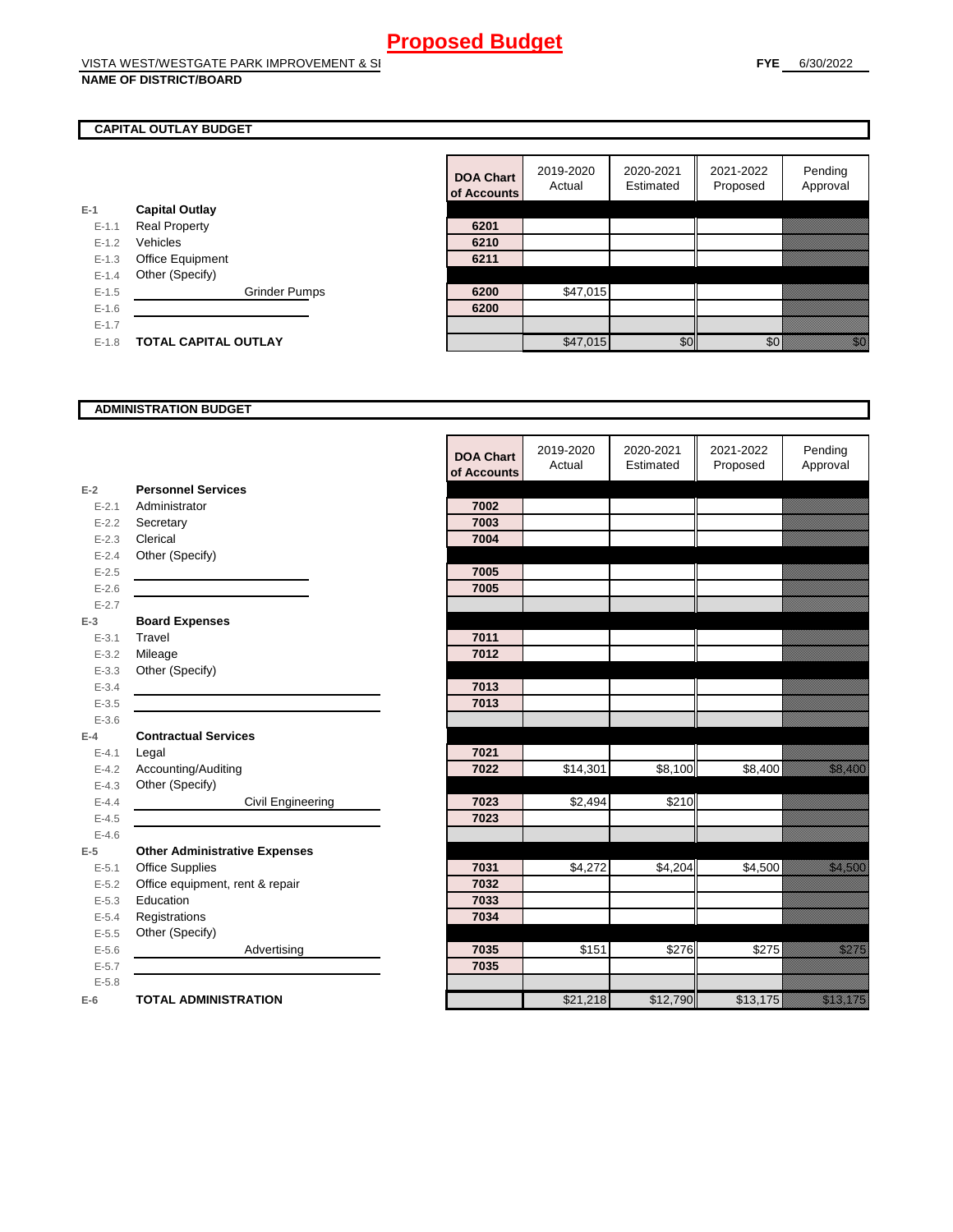#### **OPERATIONS BUDGET**

|                      |                                                                                                                     | <b>DOA Chart</b><br>of Accounts | 2019-2020<br>Actual | 2020-2021<br>Estimated | 2021-2022<br>Proposed | Pending<br>Approval     |
|----------------------|---------------------------------------------------------------------------------------------------------------------|---------------------------------|---------------------|------------------------|-----------------------|-------------------------|
| $E-7$                | <b>Personnel Services</b>                                                                                           |                                 |                     |                        |                       |                         |
| $E - 7.1$            | Wages--Operations                                                                                                   | 7202                            |                     |                        |                       |                         |
| $E - 7.2$            | <b>Service Contracts</b>                                                                                            | 7203                            | \$80,587            | \$70,410               | \$70,000              | <u> Karlin Maria Sa</u> |
| $E - 7.3$            | Other (Specify)                                                                                                     |                                 |                     |                        |                       |                         |
| $E - 7.4$            |                                                                                                                     | 7204                            |                     |                        |                       |                         |
| $E - 7.5$            |                                                                                                                     | 7204                            |                     |                        |                       |                         |
| $E - 7.6$            |                                                                                                                     |                                 |                     |                        |                       |                         |
| $E-8$                | <b>Travel</b>                                                                                                       |                                 |                     |                        |                       |                         |
| $E - 8.1$            | Mileage                                                                                                             | 7211                            |                     |                        |                       |                         |
| $E - 8.2$            | Other (Specify)                                                                                                     |                                 |                     |                        |                       |                         |
| $E - 8.3$            |                                                                                                                     | 7212                            |                     |                        |                       |                         |
| $E - 8.4$            |                                                                                                                     | 7212                            |                     |                        |                       |                         |
| $E - 8.5$            |                                                                                                                     |                                 |                     |                        |                       |                         |
| $E-9$                | <b>Operating supplies (List)</b>                                                                                    |                                 |                     |                        |                       |                         |
| $E-9.1$              |                                                                                                                     | 7220                            |                     |                        |                       |                         |
| $E-9.2$              | <u> 1989 - Johann Stoff, Amerikaansk politiker (* 1908)</u>                                                         | 7220                            |                     |                        |                       |                         |
| $E - 9.3$            | <u> 1989 - Johann Barbara, martin amerikan basar dan basa dan basa dan basa dan basa dan basa dan basa dan basa</u> | 7220                            |                     |                        |                       |                         |
| $E - 9.4$            |                                                                                                                     | 7220                            |                     |                        |                       |                         |
| $E - 9.5$            |                                                                                                                     |                                 |                     |                        |                       |                         |
| $E-10$               | <b>Program Services (List)</b>                                                                                      |                                 |                     |                        |                       |                         |
| $E-10.1$             |                                                                                                                     | 7230                            |                     |                        |                       |                         |
| $E-10.2$             |                                                                                                                     | 7230                            |                     |                        |                       |                         |
| $E-10.3$             |                                                                                                                     | 7230                            |                     |                        |                       |                         |
| $E-10.4$             |                                                                                                                     | 7230                            |                     |                        |                       |                         |
| $E-10.5$             |                                                                                                                     |                                 |                     |                        |                       |                         |
| $E-11$               | <b>Contractual Arrangements (List)</b>                                                                              |                                 |                     |                        |                       |                         |
| $E-11.1$             |                                                                                                                     | 7400                            |                     |                        |                       |                         |
| $E-11.2$             | <u> 1989 - Johann Stoff, Amerikaansk politiker (* 1908)</u>                                                         | 7400                            |                     |                        |                       |                         |
| $E-11.3$             |                                                                                                                     | 7400<br>7400                    |                     |                        |                       |                         |
| $E-11.4$             |                                                                                                                     |                                 |                     |                        |                       |                         |
| $E-11.5$             |                                                                                                                     |                                 |                     |                        |                       |                         |
| $E-12$               | <b>Other operations (Specify)</b>                                                                                   | 7450                            | \$93,720            |                        |                       |                         |
| $E-12.1$<br>$E-12.2$ | Regional Water<br><b>Utilities</b>                                                                                  | 7450                            | \$14,953            | \$69,010<br>\$12,437   | \$70,000              | <u>tik kara</u>         |
| $E-12.3$             | Repairs                                                                                                             | 7450                            | \$11,350            |                        |                       |                         |
| $E-12.4$             | Telephone                                                                                                           | 7450                            |                     | \$2,397                | \$2,500               | <u> Harrison (</u>      |
| $E-12.5$             |                                                                                                                     |                                 |                     |                        |                       |                         |
| $E-13$               | <b>TOTAL OPERATIONS</b>                                                                                             |                                 | \$200,609           | \$154,253              | \$142,500             | <u> Mariji (</u>        |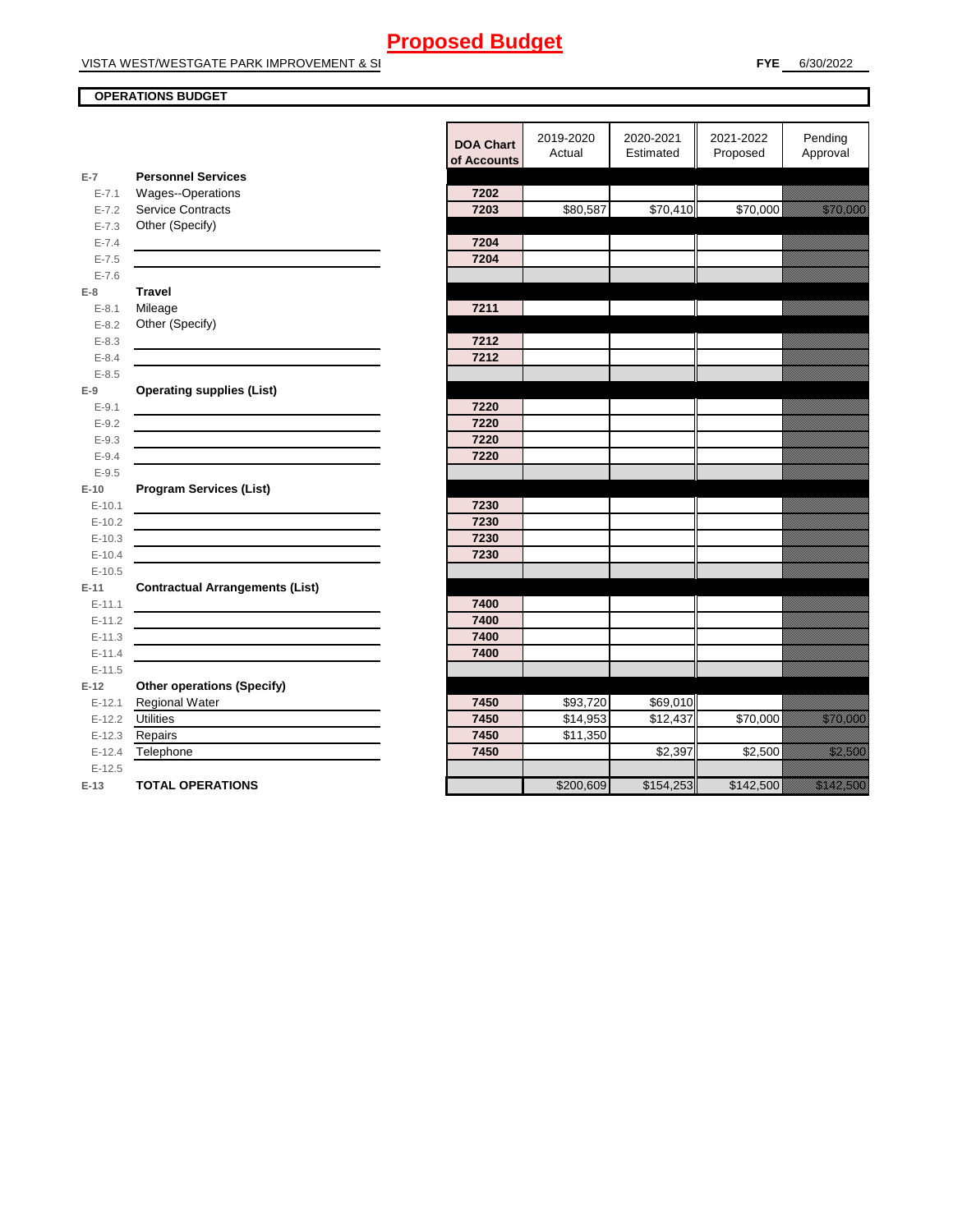VISTA WEST/WESTGATE PARK IMPROVEMENT & SI

#### **INDIRECT COSTS BUDGET**

|          |                              | <b>DOA Chart</b><br>of Accounts | 2019-2020<br>Actual | 2020-2021<br>Estimated | 2021-2022<br>Proposed | Pending<br>Approval                                                                                                     |
|----------|------------------------------|---------------------------------|---------------------|------------------------|-----------------------|-------------------------------------------------------------------------------------------------------------------------|
| $E-14$   | <b>Insurance</b>             |                                 |                     |                        |                       |                                                                                                                         |
| $E-14.1$ | Liability                    | 7502                            | \$100               | \$100                  | \$100                 | <u>ti ka</u>                                                                                                            |
| $E-14.2$ | Buildings and vehicles       | 7503                            |                     |                        |                       |                                                                                                                         |
| $E-14.3$ | Equipment                    | 7504                            |                     |                        |                       |                                                                                                                         |
| $E-14.4$ | Other (Specify)              |                                 |                     |                        |                       |                                                                                                                         |
| $E-14.5$ |                              | 7505                            |                     |                        |                       |                                                                                                                         |
| $E-14.6$ |                              | 7505                            |                     |                        |                       |                                                                                                                         |
| $E-14.7$ |                              |                                 |                     |                        |                       |                                                                                                                         |
| $E-15$   | Indirect payroll costs:      |                                 |                     |                        |                       |                                                                                                                         |
| $E-15.1$ | FICA (Social Security) taxes | 7511                            |                     |                        |                       |                                                                                                                         |
| $E-15.2$ | <b>Workers Compensation</b>  | 7512                            |                     |                        |                       |                                                                                                                         |
| $E-15.3$ | <b>Unemployment Taxes</b>    | 7513                            |                     |                        |                       |                                                                                                                         |
| $E-15.4$ | Retirement                   | 7514                            |                     |                        |                       |                                                                                                                         |
| $E-15.5$ | Health Insurance             | 7515                            |                     |                        |                       |                                                                                                                         |
| $E-15.6$ | Other (Specify)              |                                 |                     |                        |                       |                                                                                                                         |
| $E-15.7$ |                              | 7516                            |                     |                        |                       |                                                                                                                         |
| $E-15.8$ |                              | 7516                            |                     |                        |                       |                                                                                                                         |
| $E-15.9$ |                              |                                 |                     |                        |                       |                                                                                                                         |
|          |                              |                                 |                     |                        |                       |                                                                                                                         |
| $E-17$   | <b>TOTAL INDIRECT COSTS</b>  |                                 | \$100               | \$100                  | \$100                 | e de la componenta de la componenta de la componenta de la componenta de la componenta de la componenta de la<br>España |

#### **DEBT SERVICE BUDGET**

| 6420                            |                     |                        |                       |                     |
|---------------------------------|---------------------|------------------------|-----------------------|---------------------|
| 6410                            |                     |                        |                       |                     |
| 6401                            |                     |                        |                       |                     |
|                                 |                     |                        |                       |                     |
| <b>DOA Chart</b><br>of Accounts | 2019-2020<br>Actual | 2020-2021<br>Estimated | 2021-2022<br>Proposed | Pending<br>Approval |

**D-1 Debt Service**

D-1.1 Principal

D-1.2 **Interest** 

D-1.3 **Fees** 

**D-2 TOTAL DEBT SERVICE**